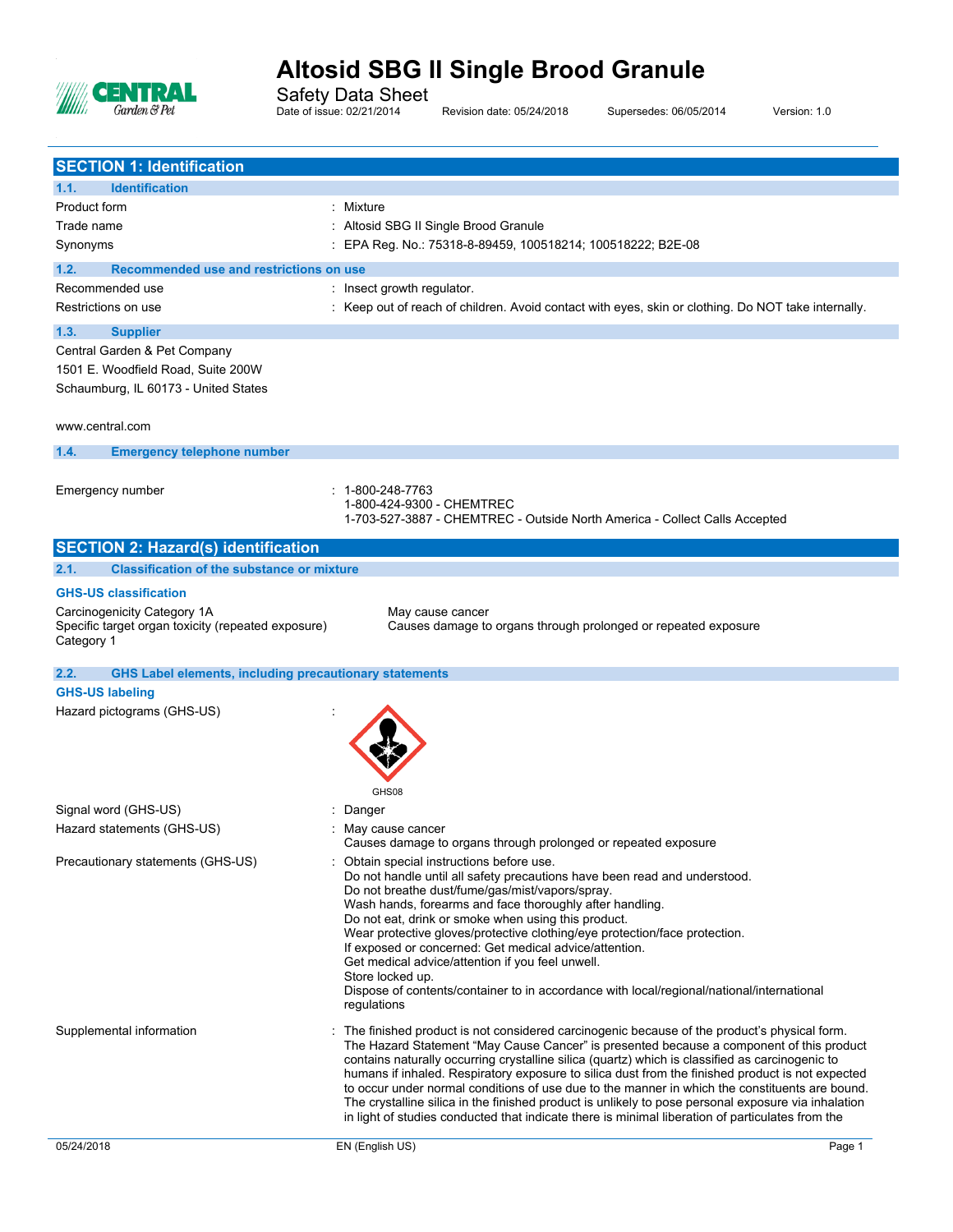Safety Data Sheet

product during extreme handling or transport.

| 2.3.           | Other hazards which do not result in classification                     |                                                                                                                                                                                                                                                                          |                           |         |
|----------------|-------------------------------------------------------------------------|--------------------------------------------------------------------------------------------------------------------------------------------------------------------------------------------------------------------------------------------------------------------------|---------------------------|---------|
| classification | Other hazards not contributing to the                                   | : Under United States Regulations (29 CFR 1910.1200 - Hazard Communication Standard), this<br>product is considered hazardous.                                                                                                                                           |                           |         |
| 2.4.           | <b>Unknown acute toxicity (GHS US)</b>                                  |                                                                                                                                                                                                                                                                          |                           |         |
| Not applicable |                                                                         |                                                                                                                                                                                                                                                                          |                           |         |
|                | <b>SECTION 3: Composition/Information on ingredients</b>                |                                                                                                                                                                                                                                                                          |                           |         |
| 3.1.           | <b>Substances</b>                                                       |                                                                                                                                                                                                                                                                          |                           |         |
| Not applicable |                                                                         |                                                                                                                                                                                                                                                                          |                           |         |
| 3.2.           | <b>Mixtures</b>                                                         |                                                                                                                                                                                                                                                                          |                           |         |
| Name           |                                                                         |                                                                                                                                                                                                                                                                          | <b>Product identifier</b> | $\%$    |
|                | (s)-Methoprene Technical                                                |                                                                                                                                                                                                                                                                          | (CAS-No.) 65733-16-6      | 0.3     |
|                | Silica, crystalline - quartz                                            |                                                                                                                                                                                                                                                                          | (CAS-No.) 14808-60-7      | 99      |
|                | Other ingredients                                                       |                                                                                                                                                                                                                                                                          | $(CAS-No.)$ $N/A$         | Balance |
|                | <b>SECTION 4: First-aid measures</b>                                    |                                                                                                                                                                                                                                                                          |                           |         |
| 4.1.           | <b>Description of first aid measures</b>                                |                                                                                                                                                                                                                                                                          |                           |         |
|                | First-aid measures after inhalation                                     | : IF INHALED: Remove person to fresh air and keep comfortable for breathing. Call a POISON<br>CENTER or doctor/physician if you feel unwell.                                                                                                                             |                           |         |
|                | First-aid measures after skin contact                                   | : IF ON SKIN: Wash with plenty of soap and water. Wash skin with plenty of water. Take off<br>contaminated clothing. If skin irritation or rash occurs: Get medical advice/attention.                                                                                    |                           |         |
|                | First-aid measures after eye contact                                    | IF IN EYES: Rinse cautiously with water for several minutes. Remove contact lenses, if present<br>and easy to do. Continue rinsing. Remove contact lenses, if present and easy to do. Continue<br>rinsing. If eye irritation persists: Get medical advice and attention. |                           |         |
|                | First-aid measures after ingestion                                      | IF SWALLOWED: Call a POISON CENTER or doctor/physician if you feel unwell. Call a poison<br>center/doctor/physician if you feel unwell. Rinse mouth. Do NOT induce vomiting unless<br>directed to do so by medical personnel.                                            |                           |         |
| 4.2.           | Most important symptoms and effects (acute and delayed)                 |                                                                                                                                                                                                                                                                          |                           |         |
|                | Chronic symptoms                                                        | : Causes damage to lungs, silicosis through prolonged or repeated exposure via inhalation.                                                                                                                                                                               |                           |         |
|                | 4.3.<br>Immediate medical attention and special treatment, if necessary |                                                                                                                                                                                                                                                                          |                           |         |
|                | Treat symptomatically.                                                  |                                                                                                                                                                                                                                                                          |                           |         |
|                | <b>SECTION 5: Fire-fighting measures</b>                                |                                                                                                                                                                                                                                                                          |                           |         |
| 5.1.           | Suitable (and unsuitable) extinguishing media                           |                                                                                                                                                                                                                                                                          |                           |         |
|                | Suitable extinguishing media                                            | : Water spray. Dry powder. Foam. Carbon dioxide.                                                                                                                                                                                                                         |                           |         |
|                | Unsuitable extinguishing media                                          | : Avoid heavy hose streams.                                                                                                                                                                                                                                              |                           |         |
| 5.2.           | Specific hazards arising from the chemical                              |                                                                                                                                                                                                                                                                          |                           |         |
| Reactivity     |                                                                         | The product is non-reactive under normal conditions of use, storage and transport.                                                                                                                                                                                       |                           |         |
| 5.3.           | Special protective equipment and precautions for fire-fighters          |                                                                                                                                                                                                                                                                          |                           |         |
|                | Protection during firefighting                                          | : Do not attempt to take action without suitable protective equipment. Self-contained breathing<br>apparatus. Complete protective clothing.                                                                                                                              |                           |         |
|                | <b>SECTION 6: Accidental release measures</b>                           |                                                                                                                                                                                                                                                                          |                           |         |
| 6.1.           | Personal precautions, protective equipment and emergency procedures     |                                                                                                                                                                                                                                                                          |                           |         |
| 6.1.1.         | For non-emergency personnel                                             |                                                                                                                                                                                                                                                                          |                           |         |
|                | <b>Emergency procedures</b>                                             | Only qualified personnel equipped with suitable protective equipment may intervene. Do not<br>breathe dust/fume/gas/mist/vapors/spray.                                                                                                                                   |                           |         |
| 6.1.2.         | For emergency responders                                                |                                                                                                                                                                                                                                                                          |                           |         |
|                | Protective equipment                                                    | : Do not attempt to take action without suitable protective equipment. For further information<br>refer to section 8: Exposure controls/personal protection.                                                                                                             |                           |         |
| 6.2.           | <b>Environmental precautions</b>                                        |                                                                                                                                                                                                                                                                          |                           |         |
|                | Avoid release to the environment.                                       |                                                                                                                                                                                                                                                                          |                           |         |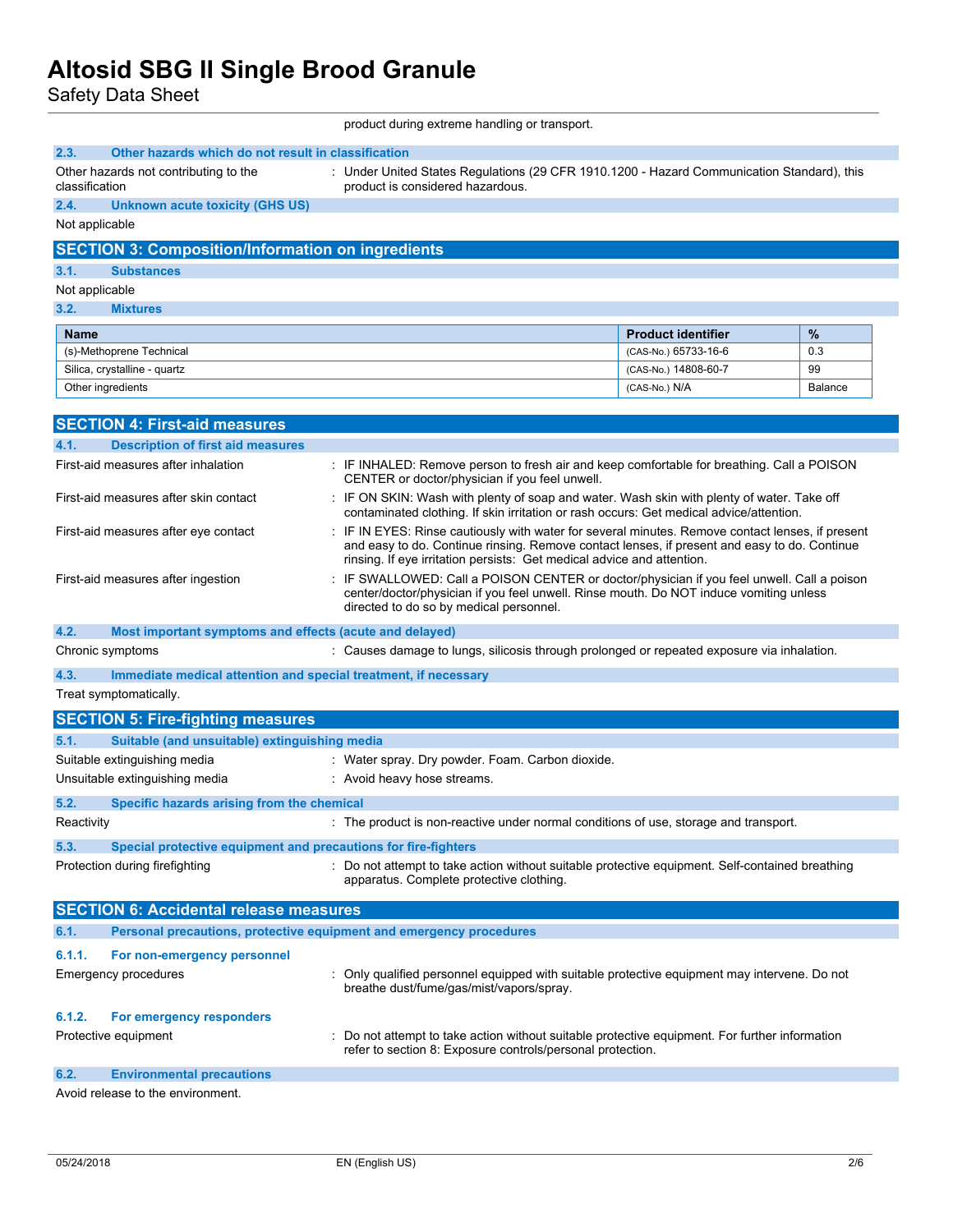Safety Data Sheet

| 6.3. | Methods and material for containment and cleaning up |  |                                                                                                         |
|------|------------------------------------------------------|--|---------------------------------------------------------------------------------------------------------|
|      | Methods for cleaning up                              |  | : Sweep or scoop spills, dispose of any unusable material in approved landfill. Use appropriate<br>PPE. |
|      | <b>SECTION 7: Handling and storage</b>               |  |                                                                                                         |

| 7.1. | <b>Precautions for safe handling</b>                         |                                                                                                                                                                                                                                                                                                                                                                                                                                                                                                |
|------|--------------------------------------------------------------|------------------------------------------------------------------------------------------------------------------------------------------------------------------------------------------------------------------------------------------------------------------------------------------------------------------------------------------------------------------------------------------------------------------------------------------------------------------------------------------------|
|      | Precautions for safe handling                                | : Ensure good ventilation of the work station. Wash hands and other exposed areas with mild<br>soap and water before eating, drinking or smoking and when leaving work. Do not handle until<br>all safety precautions have been read and understood. Take all necessary technical measures<br>to avoid or minimize the release of the product on the workplace. Provide local exhaust or<br>general room ventilation. Wear personal protective equipment. Avoid contact with skin and<br>eyes. |
|      | Hygiene measures                                             | : Separate working clothes from town clothes. Launder separately. Contaminated work clothing<br>should not be allowed out of the workplace. Wash contaminated clothing before reuse. Do not<br>eat, drink or smoke when using this product. Always wash hands after handling the product.                                                                                                                                                                                                      |
| 7.2. | Conditions for safe storage, including any incompatibilities |                                                                                                                                                                                                                                                                                                                                                                                                                                                                                                |
|      |                                                              |                                                                                                                                                                                                                                                                                                                                                                                                                                                                                                |

Storage conditions **in the container tightly closed.** Store locked up. Store in a well-ventilated place. Keep cool.

## **SECTION 8: Exposure controls/personal protection**

**8.1. Control parameters**

| Silica, crystalline - quartz (14808-60-7)      |                                      |                                                           |  |
|------------------------------------------------|--------------------------------------|-----------------------------------------------------------|--|
| <b>ACGIH</b><br>ACGIH TWA (mg/m <sup>3</sup> ) |                                      | $0.025$ mg/m <sup>3</sup> (respirable particulate matter) |  |
| <b>OSHA</b>                                    | OSHA PEL (TWA) (mg/m <sup>3</sup> )  | 50 $\mu$ g/m <sup>3</sup>                                 |  |
| <b>IDLH</b>                                    | US IDLH $(mq/m3)$                    | 50 mg/m <sup>3</sup> (respirable dust)                    |  |
| <b>NIOSH</b>                                   | NIOSH REL (TWA) (mg/m <sup>3</sup> ) | $0.05$ mg/m <sup>3</sup> (respirable dust)                |  |

| 8.2. | Appropriate engineering controls                             |                                                                                                                                                                 |
|------|--------------------------------------------------------------|-----------------------------------------------------------------------------------------------------------------------------------------------------------------|
|      | Appropriate engineering controls                             | : Adequate ventilation systems as needed to control concentrations of airborne contaminants<br>below applicable threshold limit values.                         |
|      | Environmental exposure controls                              | : Controls should be engineered to prevent release to the environment, including procedures to<br>prevent spills, atmospheric release and release to waterways. |
| 8.3. | Individual protection measures/Personal protective equipment |                                                                                                                                                                 |

## **Hand protection:**

Protective gloves

### **Eye protection:**

Safety glasses

### **Skin and body protection:**

If prolonged exposure is anticipated, it is recommented for handlers to wear appropriate clothing to prevent skin contact.

### **Respiratory protection:**

In case of insufficient ventilation, use NIOSH approved respiratory protection.



| <b>SECTION 9: Physical and chemical properties</b>            |                                 |  |
|---------------------------------------------------------------|---------------------------------|--|
| 9.1.<br>Information on basic physical and chemical properties |                                 |  |
| Physical state                                                | Solid                           |  |
| Appearance                                                    | : Gray to sand colored granules |  |
| Color                                                         | $\therefore$ Gray to sand       |  |
|                                                               |                                 |  |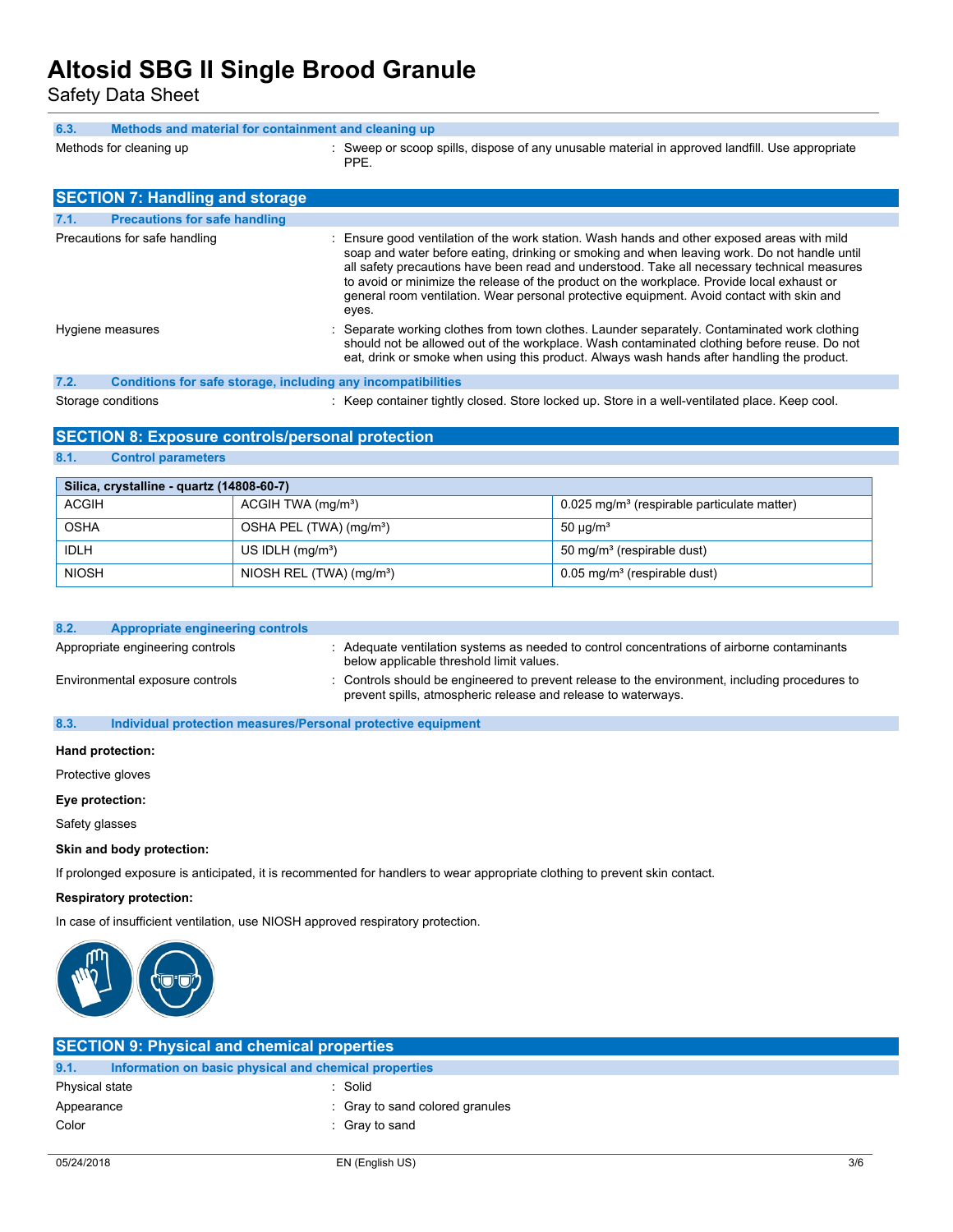Safety Data Sheet

| Odor                                                                               | No data available                                                                                     |
|------------------------------------------------------------------------------------|-------------------------------------------------------------------------------------------------------|
| Odor threshold                                                                     | No data available                                                                                     |
| рH                                                                                 | No data available                                                                                     |
| Melting point                                                                      | No data available                                                                                     |
| Freezing point                                                                     | Not applicable                                                                                        |
| Boiling point                                                                      | No data available                                                                                     |
| Flash point                                                                        | Not applicable                                                                                        |
| Relative evaporation rate (butyl acetate=1)                                        | No data available                                                                                     |
| Flammability (solid, gas)                                                          | Non flammable.                                                                                        |
| Vapor pressure                                                                     | No data available                                                                                     |
| Relative vapor density at 20 °C                                                    | No data available                                                                                     |
| Relative density                                                                   | 2.4 @ 20 $^{\circ}$ C(68 $^{\circ}$ F)                                                                |
| <b>Bulk density</b>                                                                | 100 lb/cu ft.                                                                                         |
| Solubility                                                                         | Practically insoluble                                                                                 |
| Log Pow                                                                            | No data available                                                                                     |
| Auto-ignition temperature                                                          | Not applicable                                                                                        |
| Decomposition temperature                                                          | No data available                                                                                     |
| Viscosity, kinematic                                                               | Not applicable                                                                                        |
| Viscosity, dynamic                                                                 | No data available                                                                                     |
| <b>Explosion limits</b>                                                            | Not applicable                                                                                        |
| <b>Explosive properties</b>                                                        | Not explosive                                                                                         |
| Oxidizing properties                                                               | Not applicable                                                                                        |
| <b>Other information</b><br>9.2.                                                   |                                                                                                       |
| No additional information available                                                |                                                                                                       |
| <b>SECTION 10: Stability and reactivity</b>                                        |                                                                                                       |
| 10.1.<br><b>Reactivity</b>                                                         |                                                                                                       |
| The product is non-reactive under normal conditions of use, storage and transport. |                                                                                                       |
| 10.2.<br><b>Chemical stability</b>                                                 |                                                                                                       |
| Stable under normal conditions.                                                    |                                                                                                       |
| 10.3.<br><b>Possibility of hazardous reactions</b>                                 |                                                                                                       |
|                                                                                    | No dangerous reactions known under normal conditions of use. Hazardous polymerization will not occur. |
| 10.4.<br><b>Conditions to avoid</b>                                                |                                                                                                       |
| No data available.                                                                 |                                                                                                       |
| 10.5.<br><b>Incompatible materials</b>                                             |                                                                                                       |
| Strong acids. Strong oxidizing agents.                                             |                                                                                                       |
| <b>Hazardous decomposition products</b><br>10.6.                                   |                                                                                                       |
| الملووم وسامرها المتواصل والمستحقق والمستحلفا المستحدث والمتحوز والمستحي والمستحدث |                                                                                                       |

Under normal conditions of storage and use, hazardous decomposition products should not be produced.

## **SECTION 11: Toxicological information**

**11.1. Information on toxicological effects**

| (s)-Methoprene Technical (65733-16-6)                                                                                   |                            |  |
|-------------------------------------------------------------------------------------------------------------------------|----------------------------|--|
| LD50 oral rat                                                                                                           | > 34000 mg/kg              |  |
| LD50 dermal rabbit                                                                                                      | > 5000 mg/kg               |  |
| LC50 inhalation rat (mg/l)                                                                                              | 5.19 mg/l/4h               |  |
| Silica, crystalline - quartz (14808-60-7)                                                                               |                            |  |
| Listed on IARC (International Agency for Research on Cancer), Listed as carcinogen on NTP (National Toxicology Program) |                            |  |
| IARC group                                                                                                              | 1 - Carcinogenic to humans |  |
| National Toxicity Program (NTP) Status                                                                                  | Known Human Carcinogens    |  |
| In OSHA Hazard Communication Carcinogen list?                                                                           | Yes                        |  |
|                                                                                                                         |                            |  |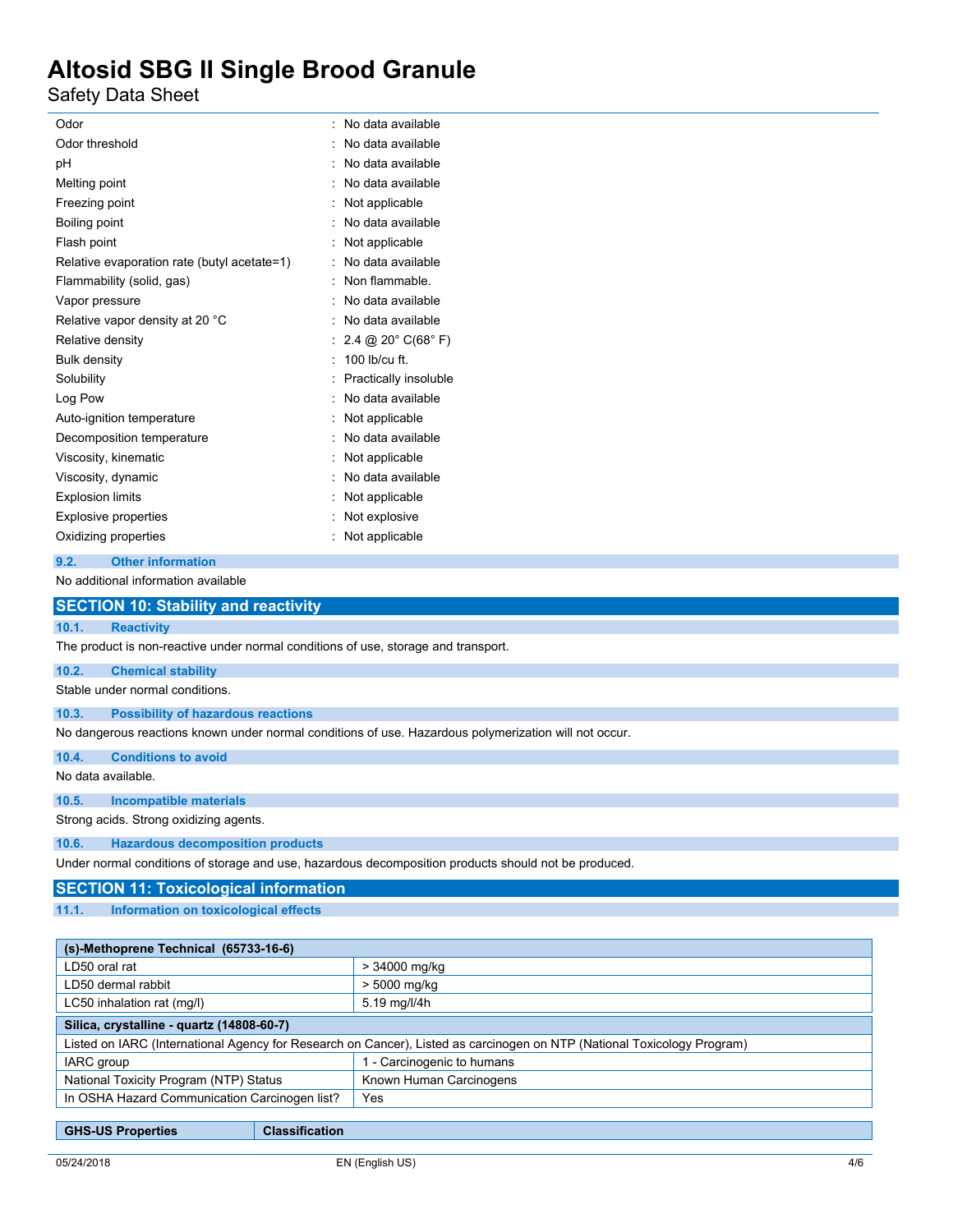## Safety Data Sheet

| Acute toxicity                                        | Not classified                                                  |
|-------------------------------------------------------|-----------------------------------------------------------------|
| Skin corrosion/irritation                             | Not classified                                                  |
| Serious eye damage/irritation                         | Not classified                                                  |
| Respiratory or skin sensitization                     | Not classified                                                  |
| Germ cells mutagen                                    | Not classified                                                  |
| Carcinogenicity                                       | May cause cancer.                                               |
| Reproductive toxicity                                 | Not classified                                                  |
| Specific target organ toxicant<br>(single exposure)   | Not classified                                                  |
| Specific target organ toxicant<br>(repeated exposure) | Causes damage to organs through prolonged or repeated exposure. |
| Aspiration hazard                                     | Not classified                                                  |

### **Potential health effects**

### **Inhalation**

| Acute                       | : Exposure to respirable crystalline silica is not expected during the normal use of this product. However, acute silicosis<br>can occur with exposures to very high concentrations of respirable crystalline silica over a very short time period,<br>sometimes as short as a few months. The symptoms of acute silicosis include progressive shortness of breath, fever,<br>cough and weight loss. |
|-----------------------------|------------------------------------------------------------------------------------------------------------------------------------------------------------------------------------------------------------------------------------------------------------------------------------------------------------------------------------------------------------------------------------------------------|
| Chronic                     | : Exposure to respirable crystalline silica is not expected during normal use of this product. However, prolonged<br>overexposure to respirable crystalline silica may cause lung disease (silicosis).                                                                                                                                                                                               |
| <b>Skin</b>                 |                                                                                                                                                                                                                                                                                                                                                                                                      |
| Acute                       | : Exposure may cause mechanical irritation.                                                                                                                                                                                                                                                                                                                                                          |
| Eye                         |                                                                                                                                                                                                                                                                                                                                                                                                      |
| Acute                       | : Exposure may cause mechanical eye irritation.                                                                                                                                                                                                                                                                                                                                                      |
| Ingestion                   |                                                                                                                                                                                                                                                                                                                                                                                                      |
| Acute                       | : Under normal conditions of use, no health effects are expected.                                                                                                                                                                                                                                                                                                                                    |
| <b>Mutagenicity</b>         | : (s)-Methoprene has been tested and found negative for mutagenicity potential.                                                                                                                                                                                                                                                                                                                      |
| Carcinogenicity             | : (s)-Methoprene is not classified as carcinogen by NTP, IARC and OSHA, Exposure to respirable crystalline silica dust<br>from the finished product is not expected to occur due to the manner in which the constituents are bound, thus the<br>finished product is not considered carcinogenic under conditions of normal use.                                                                      |
| <b>Reproductive Effects</b> | : (s)-Methoprene is not a reproductive toxin and does not cause birth defects.                                                                                                                                                                                                                                                                                                                       |

## **SECTION 12: Ecological information**

### **12.1. Toxicity**

| (s)-Methoprene Technical (65733-16-6) |                                                |
|---------------------------------------|------------------------------------------------|
| LC50 Acute fish 1                     | 0.76 mg/l (Exposure time: 96h - Rainbow trout) |
| LC50 Acute fish 2                     | > 0.37 mg/l (Exposure time: 96h - Blue gill)   |
| LC50 Acute crustacea 1                | 0.11 mg/l (Exposure time: 96h - Mysid shrimp)  |
| LC50 Acute crustacea 2                | 0.36 mg/l (Exposure time: 48h - Daphnia magna) |
| NOEC Chronic fish 1                   | 0.048 mg/l (Fathead minnow)                    |
| NOEC Chronic crustacea 1              | 0.014 mg/l (Mysid shrimp)                      |

### **12.2. Persistence and degradability**

| (s)-Methoprene Technical (65733-16-6) |                                                                                                                                                                                                                                      |  |  |  |  |
|---------------------------------------|--------------------------------------------------------------------------------------------------------------------------------------------------------------------------------------------------------------------------------------|--|--|--|--|
| Persistence and degradability         | $\pm$ (s)-Methoprene degrades rapidly in sunlight, both in water and on inert surfaces. The pesticide<br>also is metabolized rapidly in soil and does not leach. Thus, it should not persist in soil or<br>contaminate ground water. |  |  |  |  |

## **12.3. Bioaccumulative potential**

No additional information available

## **12.4. Mobility in soil**

| (s)-Methoprene Technical (65733-16-6) |                                                                                                 |
|---------------------------------------|-------------------------------------------------------------------------------------------------|
| Mobility in soil                      | Rapidly metabolized in soil under both aerobic and anaerobic conditions (half-life 10-14 days). |
|                                       |                                                                                                 |

## **12.5. Other adverse effects**